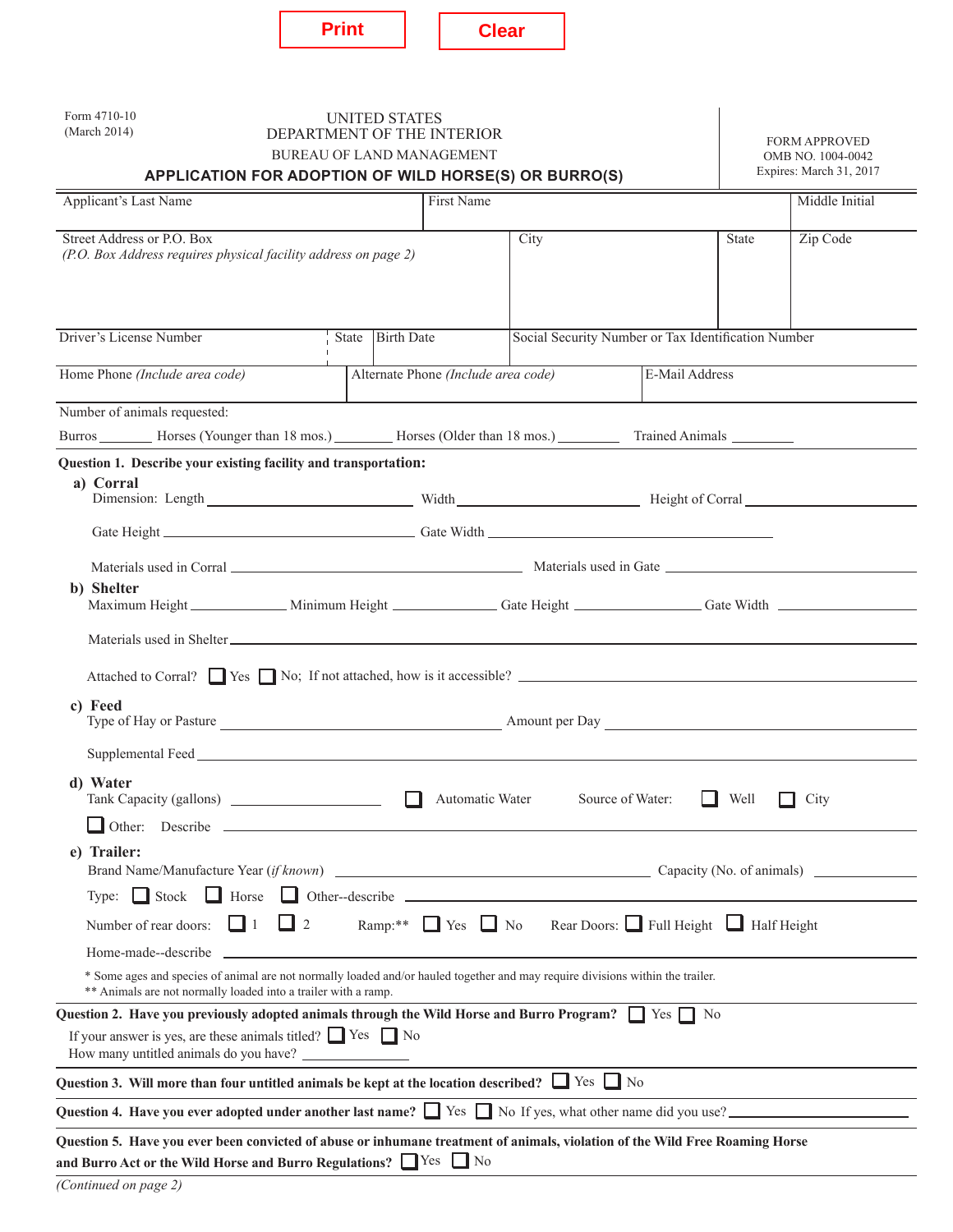## Applicant's Name

## **MAP OF LOCATION OF ADOPTED WILD HORSES AND/OR BURROS**

# Facility Address

| City                                                                                         | State |                                            | Zip Code |
|----------------------------------------------------------------------------------------------|-------|--------------------------------------------|----------|
| Property Owner(s) Name                                                                       |       | Phone Number                               |          |
| Draw a map to the location where animal(s) will be kept (from the<br>nearest major highway). |       | Draw a layout of corral(s) and shelter(s). |          |
| $\mathbf N$                                                                                  |       | $\mathbf N$                                |          |
|                                                                                              |       |                                            |          |
|                                                                                              |       |                                            |          |
|                                                                                              |       |                                            |          |
|                                                                                              |       |                                            |          |
|                                                                                              |       |                                            |          |
|                                                                                              |       |                                            |          |
|                                                                                              |       |                                            |          |
|                                                                                              |       |                                            |          |
|                                                                                              |       |                                            |          |
|                                                                                              |       |                                            |          |
| Directions to the Facility                                                                   |       |                                            |          |

| <b>INSTRUCTIONS</b>                                                                                                                                                                                                                                                                                                                                          |                                                                                                                                                                                                                                                                                                                                                                           |  |  |  |  |  |
|--------------------------------------------------------------------------------------------------------------------------------------------------------------------------------------------------------------------------------------------------------------------------------------------------------------------------------------------------------------|---------------------------------------------------------------------------------------------------------------------------------------------------------------------------------------------------------------------------------------------------------------------------------------------------------------------------------------------------------------------------|--|--|--|--|--|
| 1. Carefully read the <b>PROHIBITED ACTS</b> and <b>TERMS</b><br><b>OF</b><br><b>ADOPTION</b> printed below.<br>2. Carefully read information provided in the pamphlet "Adopting a Wild"<br>Horse or Burro."<br>3. Submit your completed Application for Adoption of Wild Horse(s) or<br>Burro(s) to the Bureau of Land Management (BLM) office serving your | State. (For the correct address, refer to the pamphlet " <i>Adopting a Wild</i><br>Horse or Burro" or take it to an adoption event.)<br>4. So that we may notify you when and where the animal(s) you<br>requested are available, provide the Bureau of Land Management<br>office serving your State within 10 days of any change in your address<br>or telephone number. |  |  |  |  |  |
| <b>PROHIBITED ACTS</b>                                                                                                                                                                                                                                                                                                                                       |                                                                                                                                                                                                                                                                                                                                                                           |  |  |  |  |  |
| (a) Maliciously or negligently injuring or harassing a wild horse or burro;<br>(b) Treating a wild horse or burro inhumanely;<br>Removing or attempting to remove a wild horse or burro from the<br>(c)                                                                                                                                                      | Branding a wild horse or burro;<br>(f)<br>(g) Removing or altering a freeze mark on a wild horse or burro;<br>Violating an order, term, or condition established by the BLM under<br>(h)                                                                                                                                                                                  |  |  |  |  |  |
| public lands without authorization from the BLM;<br>(d) Destroying a wild horse or burro without authorization from the BLM,<br>except as an act of mercy;<br>(e) Selling or attempting to sell a wild horse or burro or its remains;                                                                                                                        | this part;<br>(i) Commercially exploiting a wild horse or burro;<br>Any person who commits a prohibited act is subject to a fine of not more<br>than \$2,000 or imprisonment for not more than one year, or both, for each                                                                                                                                                |  |  |  |  |  |

violation.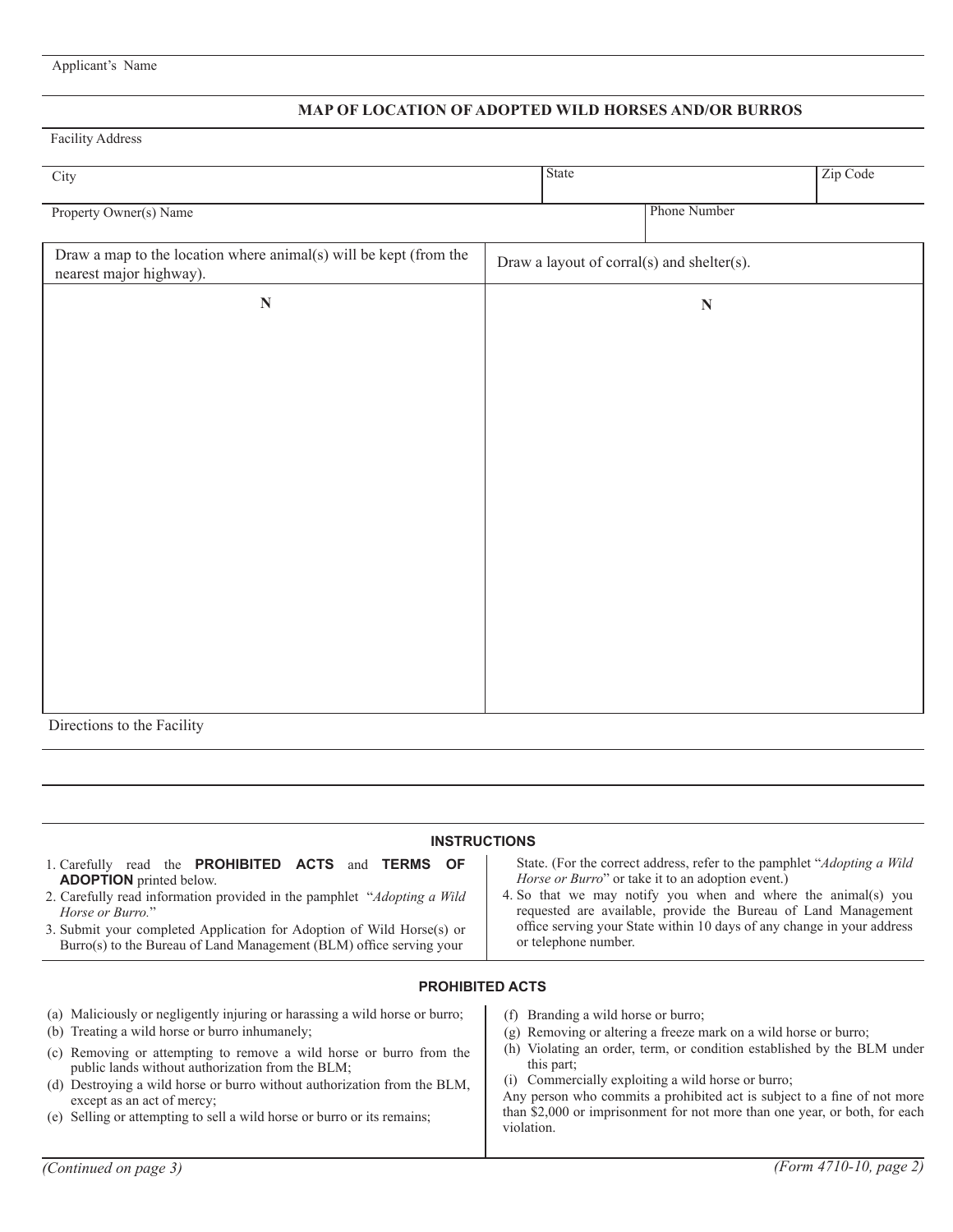#### **TERMS OF ADOPTION**

The following terms apply to all wild horses and burros adopted under this Private Maintenance and Care Agreement:

- (a) Adopters are financially responsible for providing proper care;
- (b) Adopters are responsible, as provided by State law, for any personal injury, property damage, or death caused by animals in their care, for pursuing animals that escape or stray, and for costs of recapture;
- (c) Adopters must not transfer animals for more than 30 days to another location or to the care of another individual without the prior approval of the BLM;
- (d) Adopters must make animals available for physical inspection within 7 days of receipt of a written request by the BLM;
- (e) Adopters must notify the BLM within 7 days of discovery of an animal's death, theft or escape;
- (f) Adopters must notify the BLM within 30 days of any change in the adopter's address;
- (g) Adopters must dispose of remains in accordance with applicable sanitation laws; and
- (h) Title will remain with the Federal Government for at least 1 year after the Private Maintenance and Care Agreement is executed and until a Certificate of Title is issued by the BLM.
- (i) Adopters are entitled to a replacement, if, within 6 months of the adoption date, the animal dies or is required to be destroyed due to a condition that existed at the time of adoption and if the adopter provides a veterinarian statement that certifies that reasonable care would not have corrected the condition. All replacements will be handled as a refund (completed within 2 weeks of notification) or a voucher for a replacement animal. A voucher is non-refundable; has a shelf-life of six months; can be applied to more than one animal; is non-transferable; has to be redeemed at the same type of event as the original adoption; and does not give the adopter any kind of preferential treatment. Additionally, the amount of the voucher has to be redeemed all at one time; non-used funds are forfeited; and bids above the voucher amount are due in full at the time of the adoption. This policy will only apply to replacement animals, and not repossessions or reassignments.

**Failure to comply with these terms may result in the cancellation of the agreement, repossession of the animals, and disapproval of requests for adoption of additional animals. In addition, violation of any term of a Private Maintenance and Care Agreement is a prohibited act.**

**I have read and understand the above TERMS OF THE ADOPTION and PROHIBITED ACTIONS.**

(Applicant's Signature) (Date)

**Under penalty of prosecution for violating 18 U.S.C. 1001, which makes it a federal crime to make false statements to any agency of the United States, I hereby state that I have no intent to sell this wild horse or burro for slaughter or bucking stock, or for processing into commercial products, within the meaning of the Wild and Free Roaming Horse and Burro Act, 16 U.S.C. 1331 et seq., and regulations 43 CFR 4700.0-5(c). I have read the above statement, understand the terms of this agreement and agree to comply with them.**

(Applicant's Signature) (Date)

Approved for: No. of Burros No. of Horses Younger than 18 mos. No. of Horses Older than 18 mos. No. of Trained Animals

Total No. of Animals Approved for Adopter's Facility

**Disapproved** *(Disapproval will be accompanied by a decision letter to the applicant with appeal rights.)*

(BLM Official's Signature) (BLM Official's Printed Name) (Office) (Date) (Date)

**This application expires one year after the date of approval by the BLM Official's Signature.**